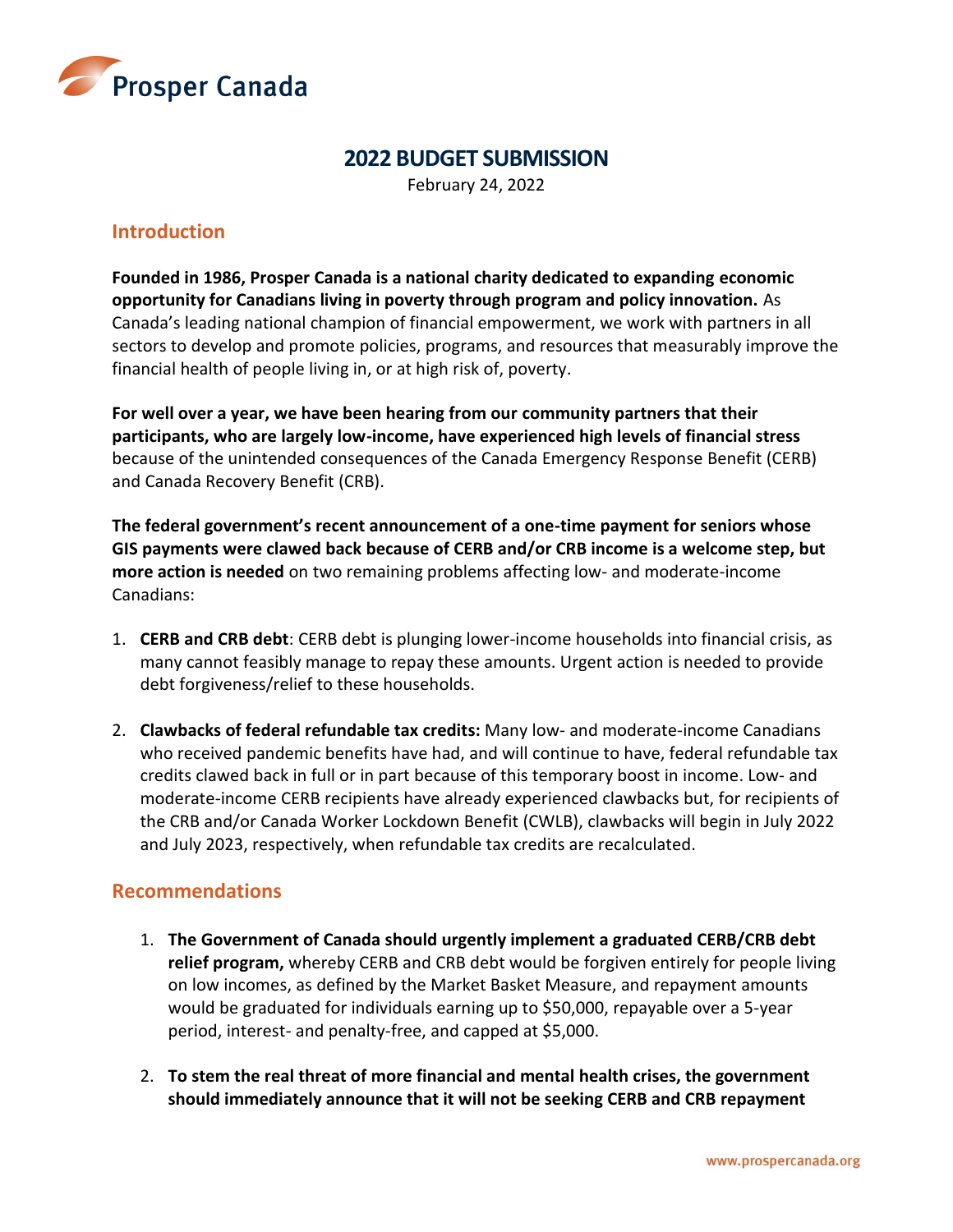**from social assistance, disability support, and GIS recipients** and that a more comprehensive forgiveness and relief policy will be announced shortly.

- 3. **No new letters should go out to CERB and CRB recipients determined to be ineligible until a graduated relief program has been put in place** to avoid unnecessarily adding to the financial and mental stress on these households.
- 4. **The Government of Canada should end the clawback of CRB and CWLB income from refundable tax credit payments in the 2021 and 2022 tax seasons.** This can be achieved by adding a line to the T1 form and other forms used to calculate eligibility for incometested tax benefits and credits, to net out CRB and CWLB income from the calculation of refundable tax credits. (Pandemic relief benefits would still be considered income for the purposes of calculating income tax owed, just not for calculation of eligibility for refundable tax credits.)
- 5. **The Government of Canada should fully reimburse individuals who experienced clawbacks of refundable tax credits received in 2021 because of 2020 CERB and/or CRB income**, as it has announced it will do for GIS recipients who experienced clawbacks due to CERB and/or CRB income.

# **Background**

**CERB and CRB provided a firm financial floor for more than 8.9 million people that helped them pay for basic expenses, such as rent, food, and utilities.<sup>1</sup>** The CWLB now provides a reduced level of financial support to people laid off due to lockdowns.

**Given the speed with which these programs were introduced and the accompanying administrative trade-offs, it was always clear that there would be future complications** that would require attention and resolution.

**Low- and moderate-income Canadians are now bearing the brunt of these complications** at a time of elevated financial vulnerability for 65% or more of this population.<sup>2</sup>

#### **CERB/CRB debt**

**In December 2020, 441,000 Canadians received letters from CRA informing them they were likely ineligible for CERB payments they had received** and urging them to repay these funds. 3

**Some repayment letter recipients were, in fact, eligible, but cannot provide substantiating documentation** to show they earned \$5,000 of employment income because their earnings were not all captured in T4As (e.g., honoraria from nonprofits, wages for casual work, odd jobs).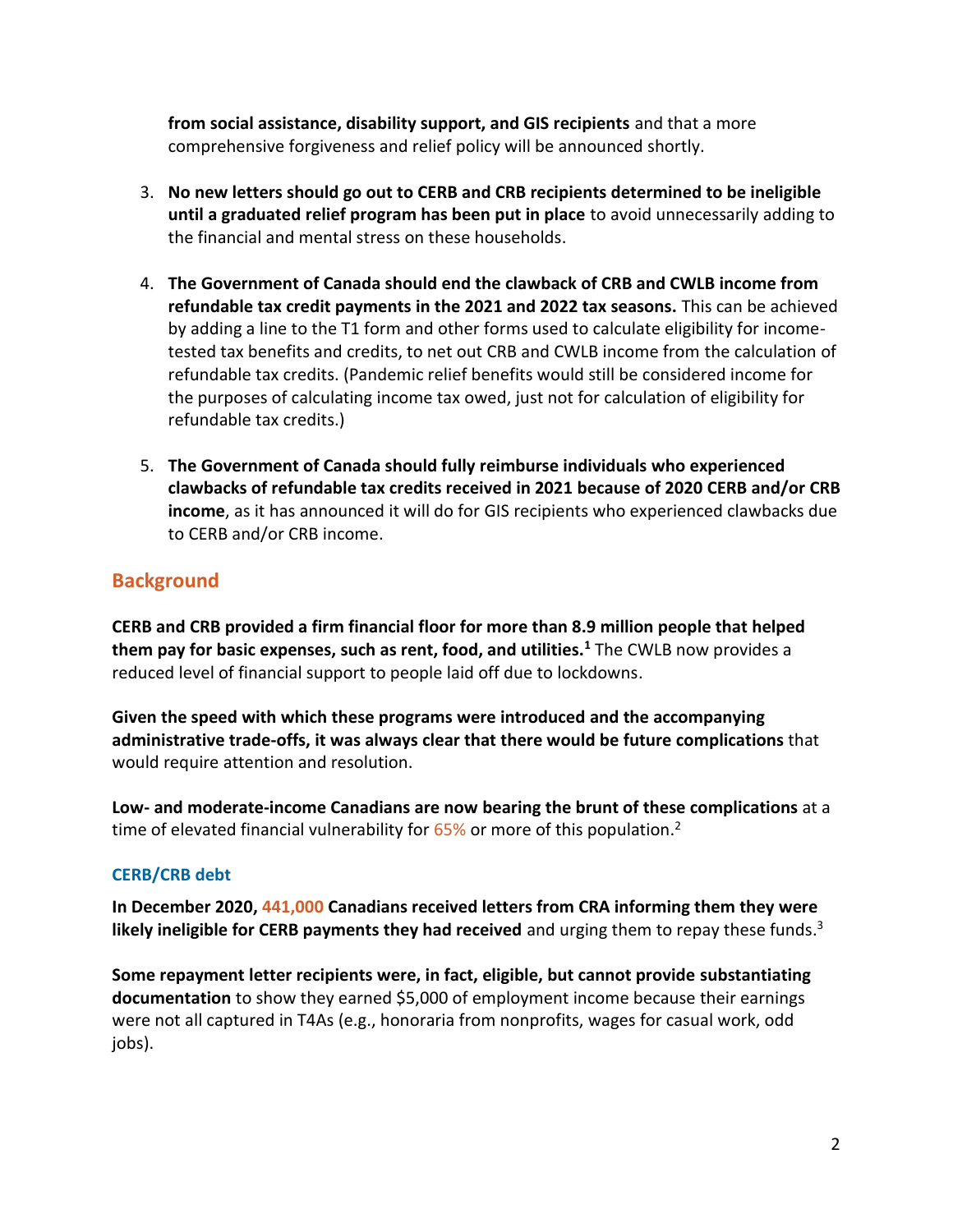**Others were told to apply for CERB, regardless of their eligibility, by government social assistance caseworkers** at the risk of losing their income assistance if they refused. Provincial social assistance rules generally require beneficiaries to apply for all available benefits.

**Some applicants applied in good faith, but did not understand CERB eligibility requirements,** while others had no other option when their costs increased and community support programs they relied on to help meet basic needs shut down.

**Most CERB recipients were low-/moderate-income Canadians, many heavily reliant on social assistance, disability support, or seniors' benefits**, and consequently now have little or no ability to repay<sup>4</sup> the CERB payments they received – in some cases up to \$19,000.

**In many cases, CERB payments low-income people received were partially or even fully clawed back by provincial programs –** e.g., social assistance, <sup>5</sup> disability support, rent-gearedto-income<sup>6</sup> housing. These people are now being asked to pay back funds that, in large part, ultimately flowed to their provincial/territorial government – not to them.

**CRA is expected to shortly issue repayment letters to CRB recipients who have similarly been determined to be ineligible for the benefits they received**, further exacerbating the scale and severity of this issue.

#### **Refundable tax credit clawbacks**

**The CERB, CRB, and CWLB are considered taxable income and, when recipients tax file, these benefits affect calculations of their eligibility for, and the amount they will receive in, refundable tax credits** – even though most are no longer receiving this income. This means that the amounts and type of benefits people receive will not be reflective of their current circumstances. This impacts the income affected individuals receive from the Canada Child Benefit (CCB), the Canada Workers Benefit (CWB), and the GST/HST Tax Credit, as well as provincial refundable tax credits.

**Clawbacks to the CWB will negatively affect low-income individuals, particularly single, working-age adults.** For example, a single worker making \$23,000 per year could lose the entire CWB value of  $$1,395.<sup>7</sup>$ 

**While the CCB will not be clawed back from low-income parents with young and school-aged children, parents with moderate incomes will see significant clawbacks.** A single mother with two children earning \$32,000, for example, will see her CCB and other refundable tax credit payments reduced by \$3,522.<sup>8</sup>

**The federal government's persistence in clawing back pandemic relief from its refundable tax credits is a clear case of "do as I say, not what I do,"** as it directly contradicts its request that provincial governments treat pandemic benefits as refundable tax credits and refrain from clawing them back from social assistance and other provincial benefits.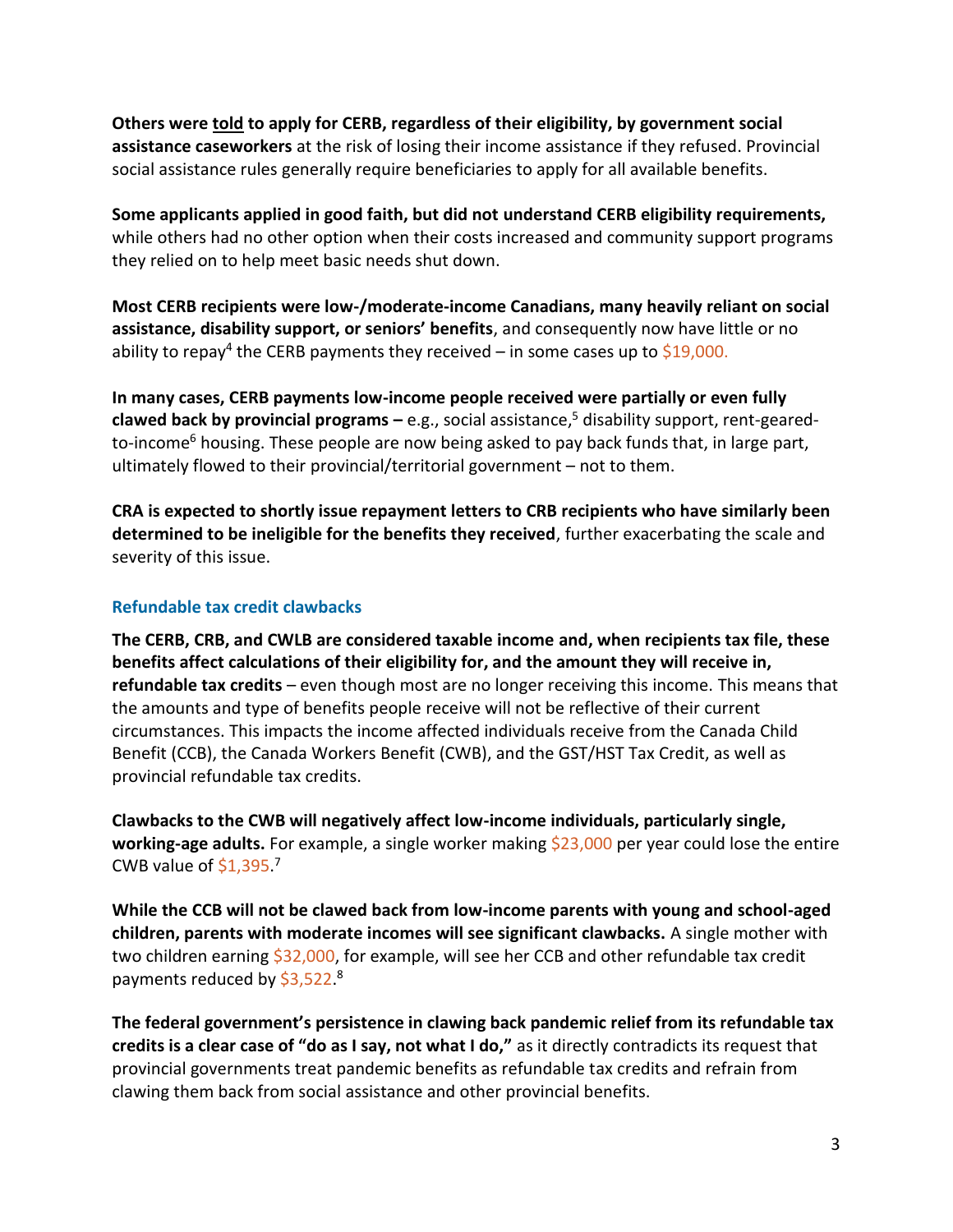**As with the CERB debt problem, federal clawbacks of refundable tax credits have been compounded by provincial social assistance clawbacks and rent increases** of up to 500% for people living in rent-geared-to-income housing. <sup>9</sup> Some people who received the CERB/CRB and were ineligible have paid it back and still had their refundable tax credits clawed back.<sup>10</sup>

**The recent decision to reimburse seniors whose GIS was clawed back is a welcome and positive step, but the same principle must be applied to CCB, CWB, and GST/HST Tax Credit recipients**. More work is needed to ensure that no one whose income was temporarily bolstered by CERB/CRB/CWLB will see their refundable tax credits reduced on this basis.

## **Rationale**

**The purpose of CERB, CRB, and CWLB was to financially stabilize Canadians** impacted by reduced earnings and job losses, prevent hardship, and enable people at risk to stay home safely. By these measures, these emergency programs were unqualified successes.

**Requiring low- and moderate-income people to repay large CERB/CRB debts and/or clawing back the refundable tax credits on which they depend**, when most of those concerned are no longer receiving pandemic benefits, is causing the most vulnerable individuals and households significant financial hardship.

**The objectives of CERB/CRB/CWLB are still paramount and require that struggling low- and moderate-income individuals and households not be punished now for accessing pandemic relief** they so urgently needed. We are still in a pandemic, arguably the worst wave yet, people with low/moderate incomes continue to bear the economic brunt of public health restrictions, and they remain the only economic group for whom rates of financial strain and hardship continue to grow. 11

**65% of Canadian households with incomes under \$50,000 are experiencing financial hardship and over 40% are unable to meet their essential expenses. <sup>12</sup>** If the government is sincere in wanting to effect an inclusive and equitable recovery, then there is nothing to be gained economically from adding financial stress to households most in need of our support.

**The results of the last election showed that Canadians appreciate the government's efforts to have their backs** and understand that extraordinary measures and expenditures are necessary to protect the most vulnerable in this pandemic and to enable everyone to participate in our eventual economic recovery.

**A plan is needed to ensure that vulnerable people are not made to repay unmanageable CERB/CRB debts, to pay back the income people lost when their refundable tax benefits were clawed back because of CERB, and to guarantee that CRB and CWLB are not clawed back** from refundable tax credit payments in the 2021 and 2022 tax years.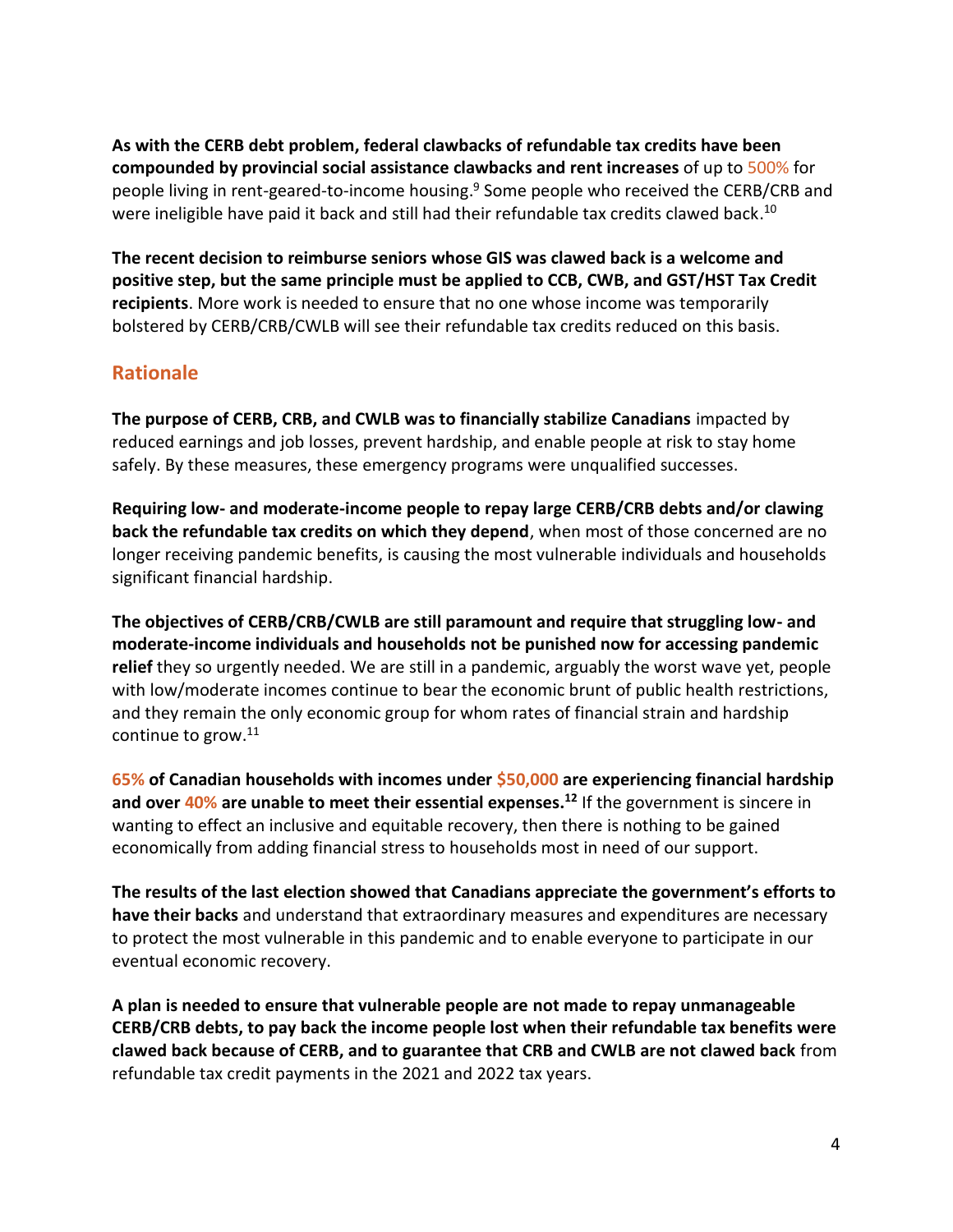## **This would protect financially struggling Canadians from deeper poverty and hardship** and demonstrate, once again, the government's commitment to ensuring *all* Canadians are supported to make it through this pandemic safely.